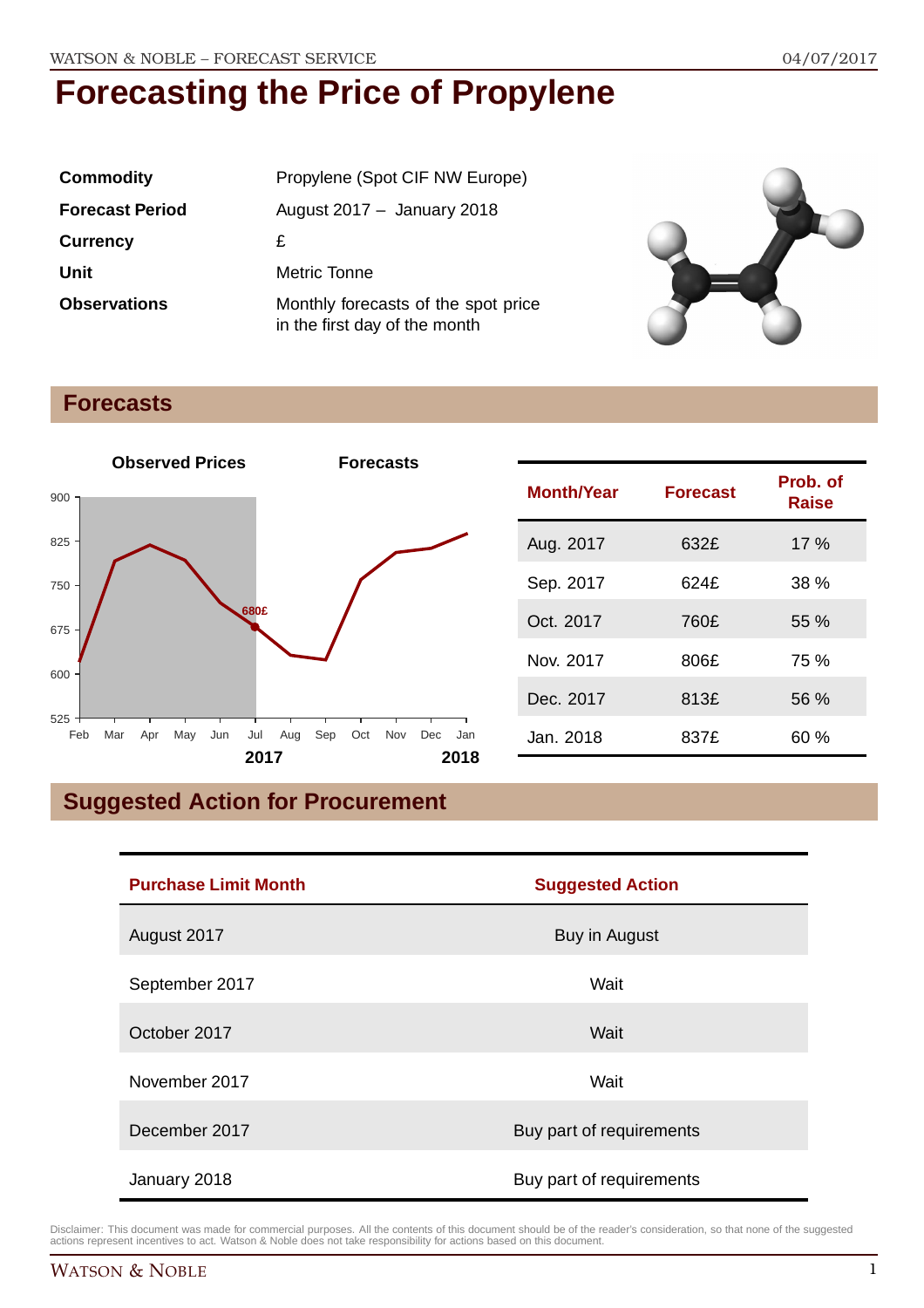## **Impact Analysis: One Month Forecast**



Our algorithm forecasts a lower price of Propylene in one month: it is expectable that the price decreases 7.07% from 680£ to 632£ until the beginning of August.

## **Indices of Factors**



#### **Interpretation**

- Slight increase of Supply: Negative pressure of the Supply index
- **Increase of Demand**: Positive pressure of the Demand index
- Slightly positive pressure of the index of Propylene
- Negative pressure of the index of variables representing the market upstream
- Negative pressure of the index of variables representing the market downstream
- Slightly negative pressure of the financial index
- **Considerably negative pressure of other commodities and other factors**
- **Focus on South Korea, Portugal, and China**

#### **Impact per Country**

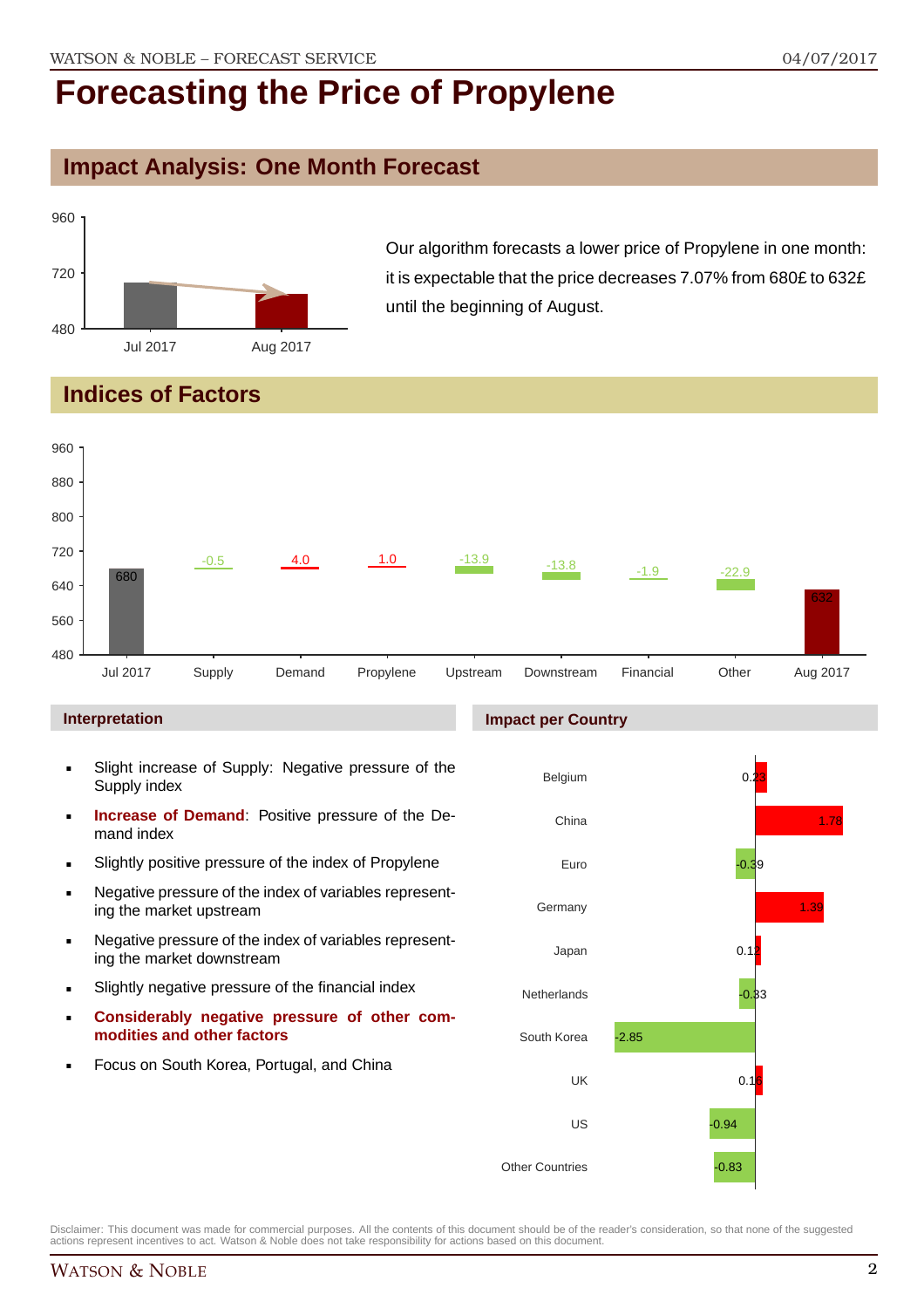## **Impact Analysis: Two Months Forecast**



Our algorithm forecasts a lower price of Propylene in two months: it is expectable that the price decreases 8.22% from 680£ to 624£ until the beginning of September.

## **Indices of Factors**



#### **Interpretation**

- **Increase of Supply**: Negative pressure of the Supply index
- Slight increase of Demand: Positive pressure of the Demand index
- **Positive pressure of the index of Propylene**
- Negative pressure of the index of variables representing the market upstream
- Negative pressure of the index of variables representing the market downstream
- **Negative pressure of the financial index**
- **Negative pressure of other commodities and other** factors
- Focus on Portugal, US, and France

#### **Impact per Country**

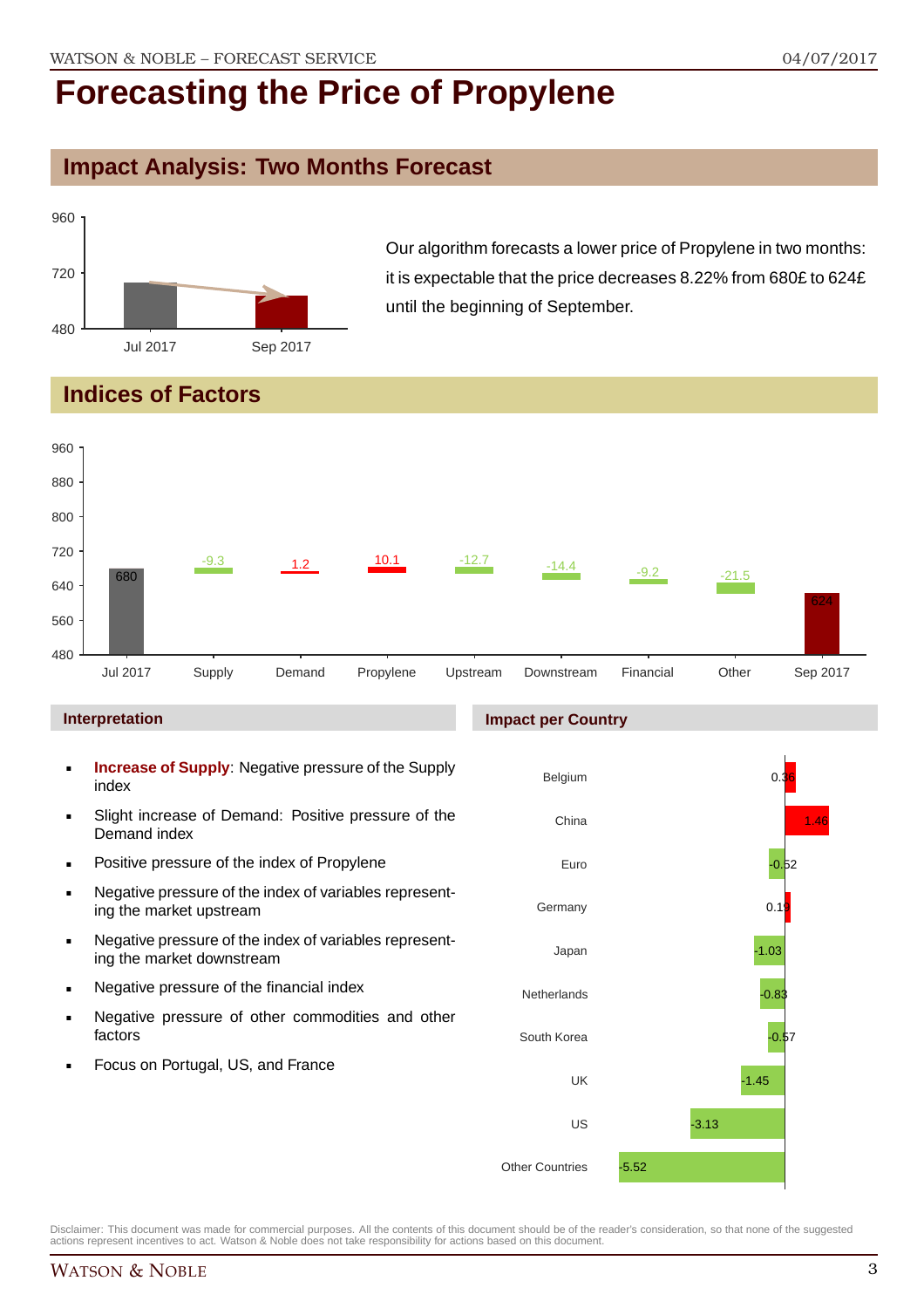### **Impact Analysis: Three Months Forecast**



Our algorithm forecasts a higher price of Propylene in three months: it is expectable that the price increases 11.76% from 680£ to 760£ until the beginning of October.

## **Indices of Factors**



#### **Interpretation**

- **Decrease of Supply**: Positive pressure of the Supply index
- **Increase of Demand**: Positive pressure of the Demand index
- **Considerably positive pressure of the index of Propylene**
- Negative pressure of the index of variables representing the market upstream
- Slightly positive pressure of the index of variables representing the market downstream
- Slightly positive pressure of the financial index
- Positive pressure of other commodities and other factors
- Focus on UK, France, and Euro

#### **Impact per Country**

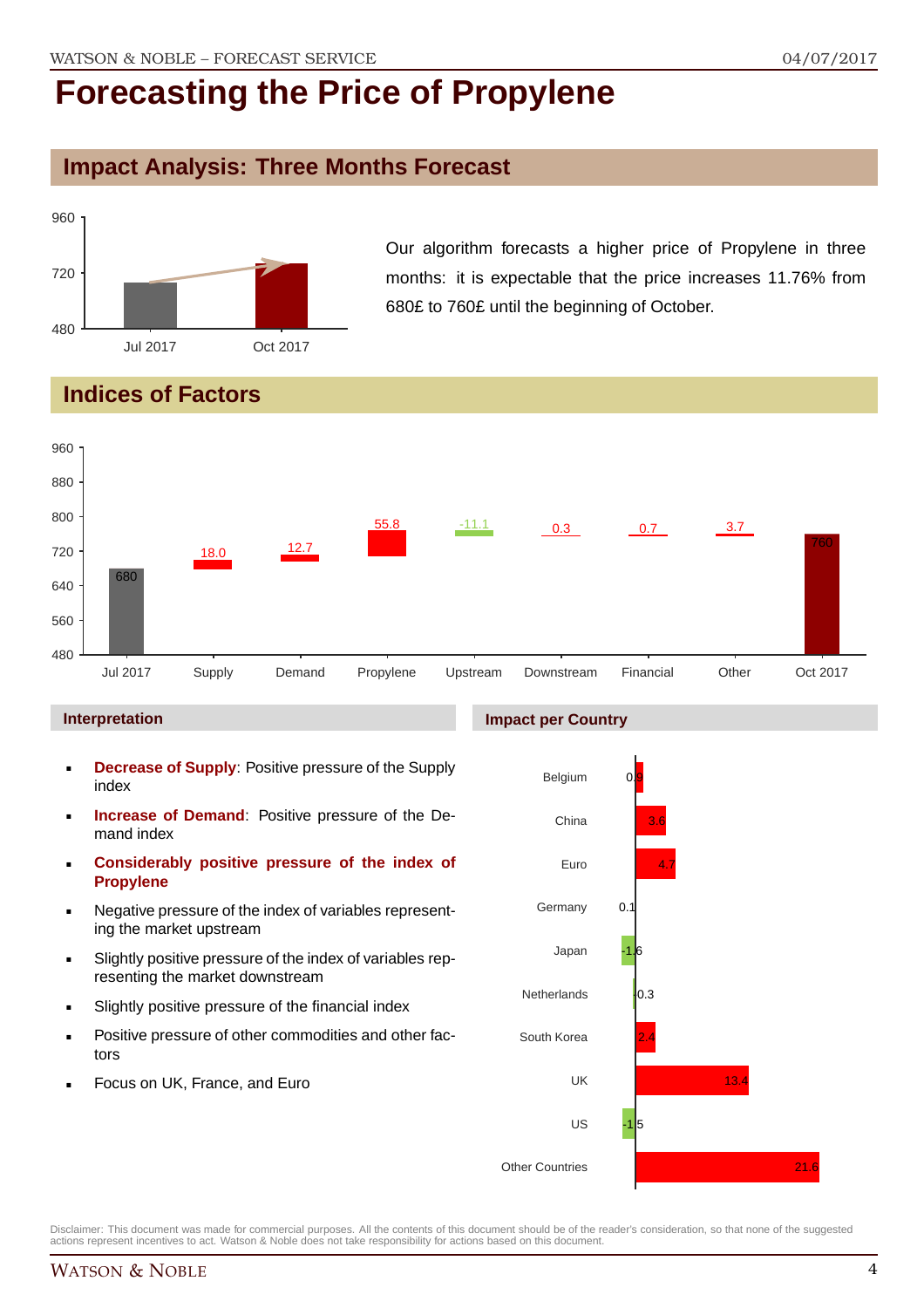## **Impact Analysis: Four Months Forecast**



Our algorithm forecasts a higher price of Propylene in four months: it is expectable that the price increases 18.53% from 680£ to 806£ until the beginning of November.

## **Indices of Factors**



#### **Interpretation**

- Slight decrease of Supply: Positive pressure of the Supply index
- **Increase of Demand**: Positive pressure of the Demand index
- **Considerably positive pressure of the index of Propylene**
- Slightly positive pressure of the index of variables representing the market upstream
- Positive pressure of the index of variables representing the market downstream
- Slightly positive pressure of the financial index
- Negative pressure of other commodities and other factors
- Focus on Japan, Indonesia, and India

#### **Impact per Country**

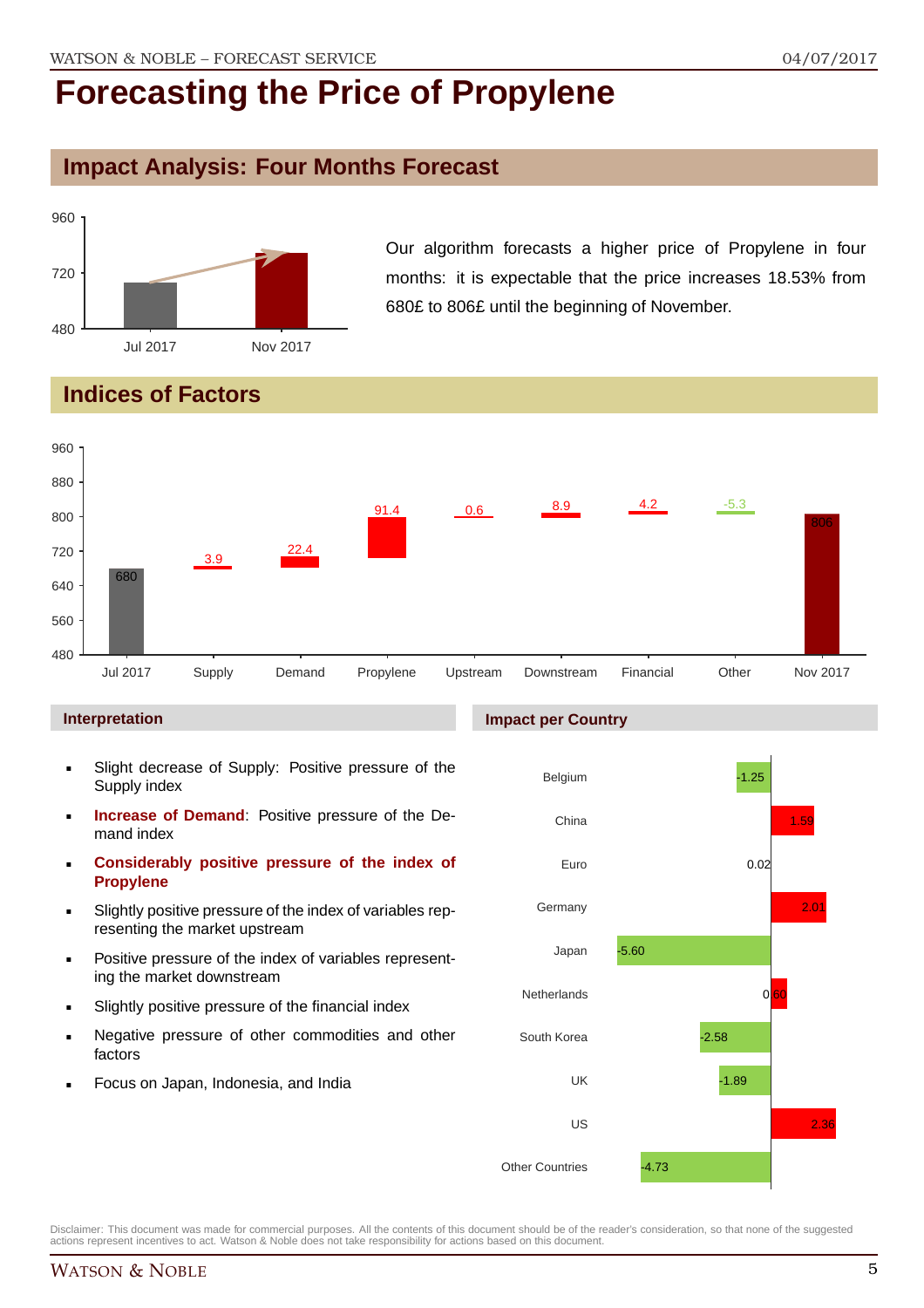## **Impact Analysis: Five Months Forecast**



Our algorithm forecasts a higher price of Propylene in five months: it is expectable that the price increases 19.57% from 680£ to 813£ until the beginning of December.

## **Indices of Factors**



#### **Interpretation**

- **Decrease of Supply**: Positive pressure of the Supply index
- **Considerable increase of Demand**: Positive pressure of the Demand index
- **Considerably positive pressure of the index of Propylene**
- Negative pressure of the index of variables representing the market upstream
- Negative pressure of the index of variables representing the market downstream
- Positive pressure of the financial index
- Negative pressure of other commodities and other factors
- Focus on Euro, France, and Indonesia

#### **Impact per Country**

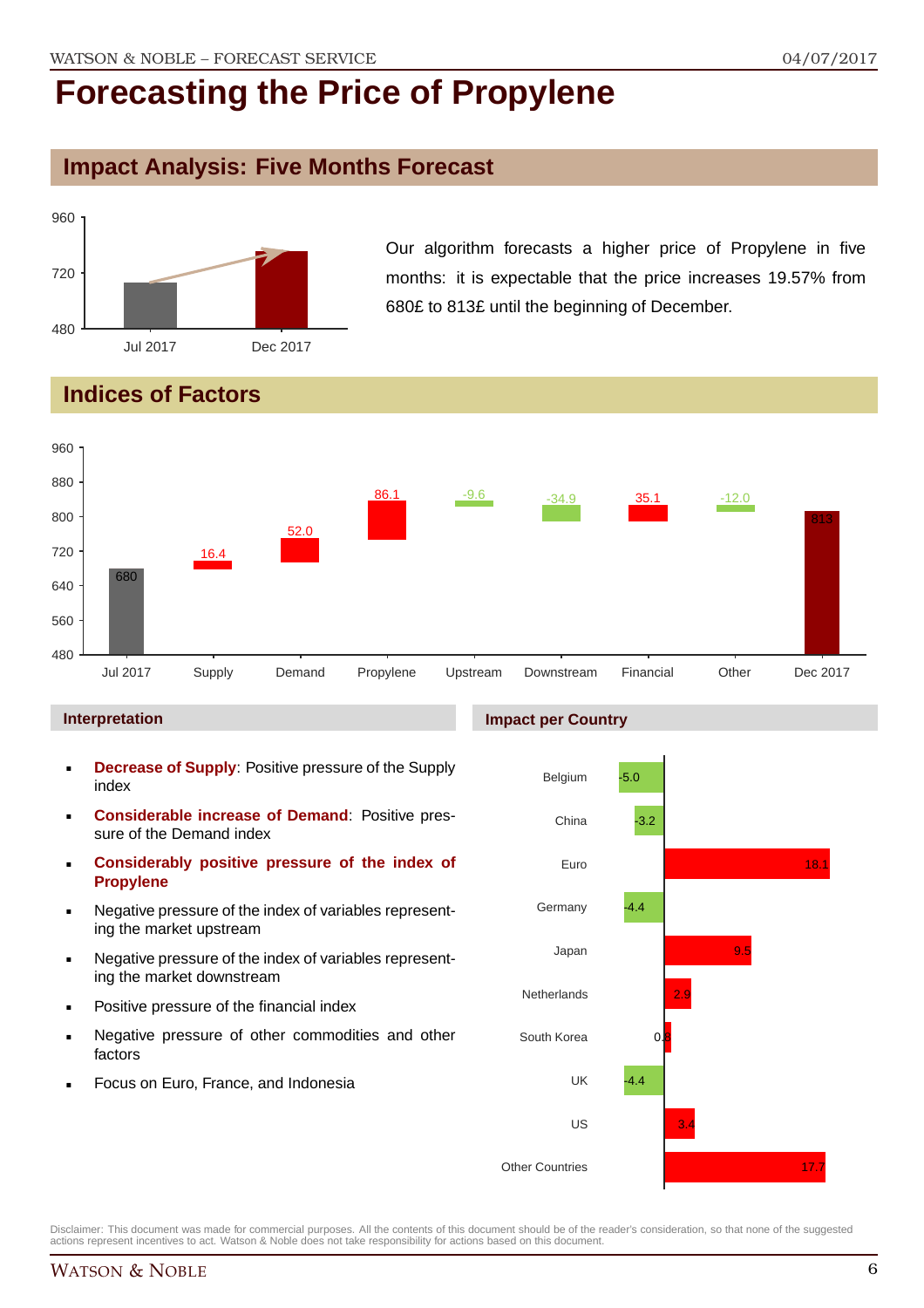## **Impact Analysis: Six Months Forecast**



Our algorithm forecasts a higher price of Propylene in six months: it is expectable that the price increases 23.13% from 680£ to 837£ until the beginning of January.

## **Indices of Factors**



#### **Interpretation**

- **Decrease of Supply**: Positive pressure of the Supply index
- **Increase of Demand**: Positive pressure of the Demand index
- **Considerably positive pressure of the index of Propylene**
- Slightly negative pressure of the index of variables representing the market upstream
- Slightly positive pressure of the index of variables representing the market downstream
- Positive pressure of the financial index
- Negative pressure of other commodities and other factors
- Focus on Euro, US, and Indonesia

#### **Impact per Country**

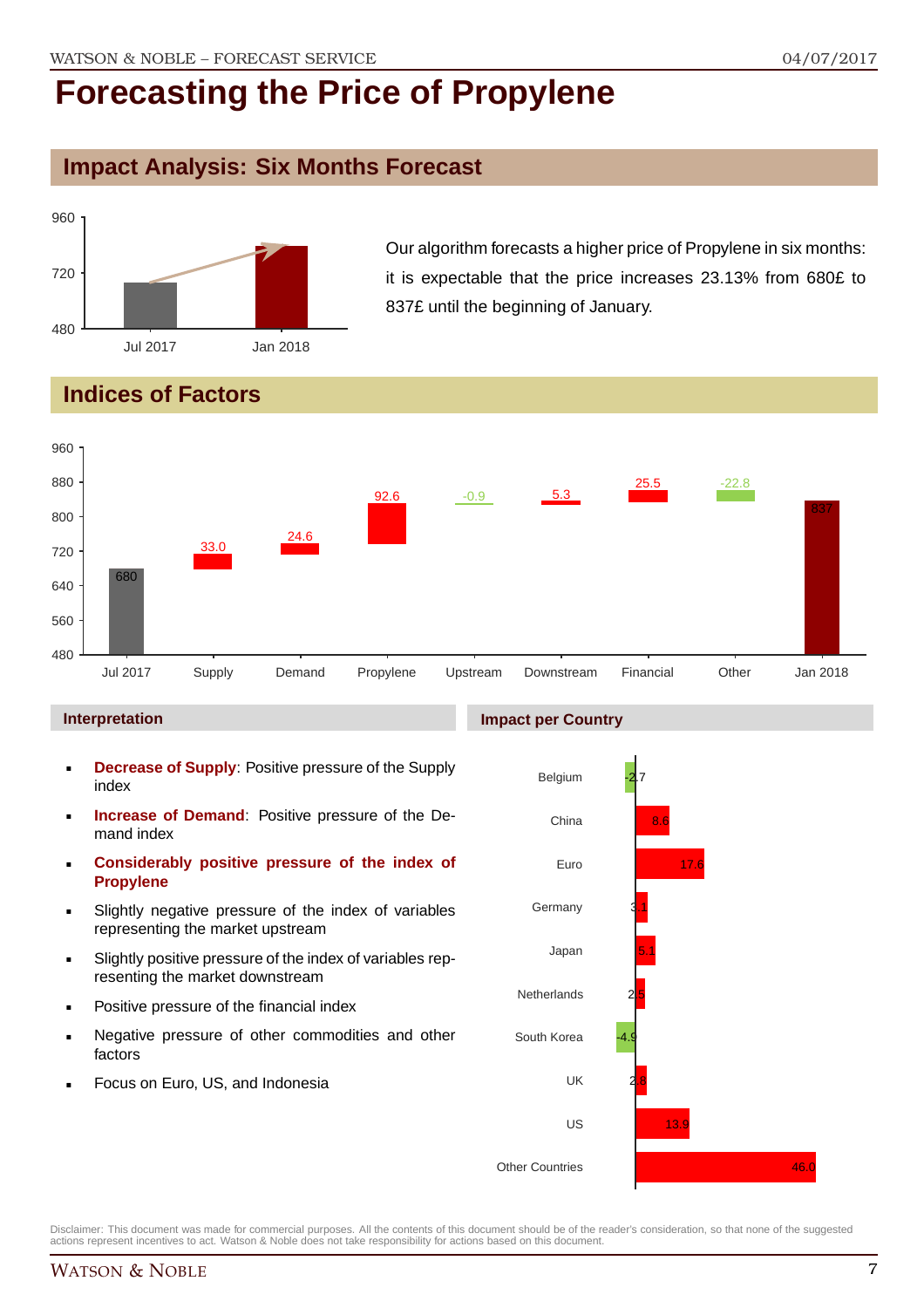## **APPENDIX – Technical Explanation of the Impact Analysis**

In this appendix, we explain the impact analysis of the factors that most contribute for our forecasts.

This Impact Analysis is conducted individually for **each time horizon**, allowing for a distinction between the indices of variables that contribute for our forecasts at short and medium run.

For each time horizon, our analysis has **two components**: first, we present the impact of variables grouped by **indices of factors**; second we present the impact of variables grouped by **indices of countries**.

### **Indices of Factors**

**Indices of factors** are indices of the weighted contributions of the variables grouped in those factors.

**Supply Index:** composed of macroeconomic variables of the producing and exporting countries. It includes variables such as production, exchange rates, inflation, monetary policy, and wages. For example, an increase in wages implies higher production costs which should (in linear, general, and ceteris paribus terms) generate an incentive to increase prices;

**Demand index**: composed of macroeconomic variables of the consuming and importing countries. It includes variables such as production, exchange rates, inflation, monetary policy, and wages. For example, a decrease in a consumer confidence index should (in linear, general, and ceteris paribus terms) increase savings and decrease demand, leading to lower prices;

**Propylene Index**: composed of variables related to Propylene. It includes variables such as the price of Propylene in different regions of the world and exports, imports, and producer prices of Propylene in some countries. For example, an increase in the price of Propylene in other region may imply an increase in the price of Propylene in Europe due to arbitrage movements;

**Upstream index**: composed of variables related to Oil and Natural Gas. It includes variables such as the price and exports, imports, and producer prices of the inputs in some countries. For example, an increase in the price of Oil should (in linear, general, and ceteris paribus terms) generate an increase in the price of Propylene;